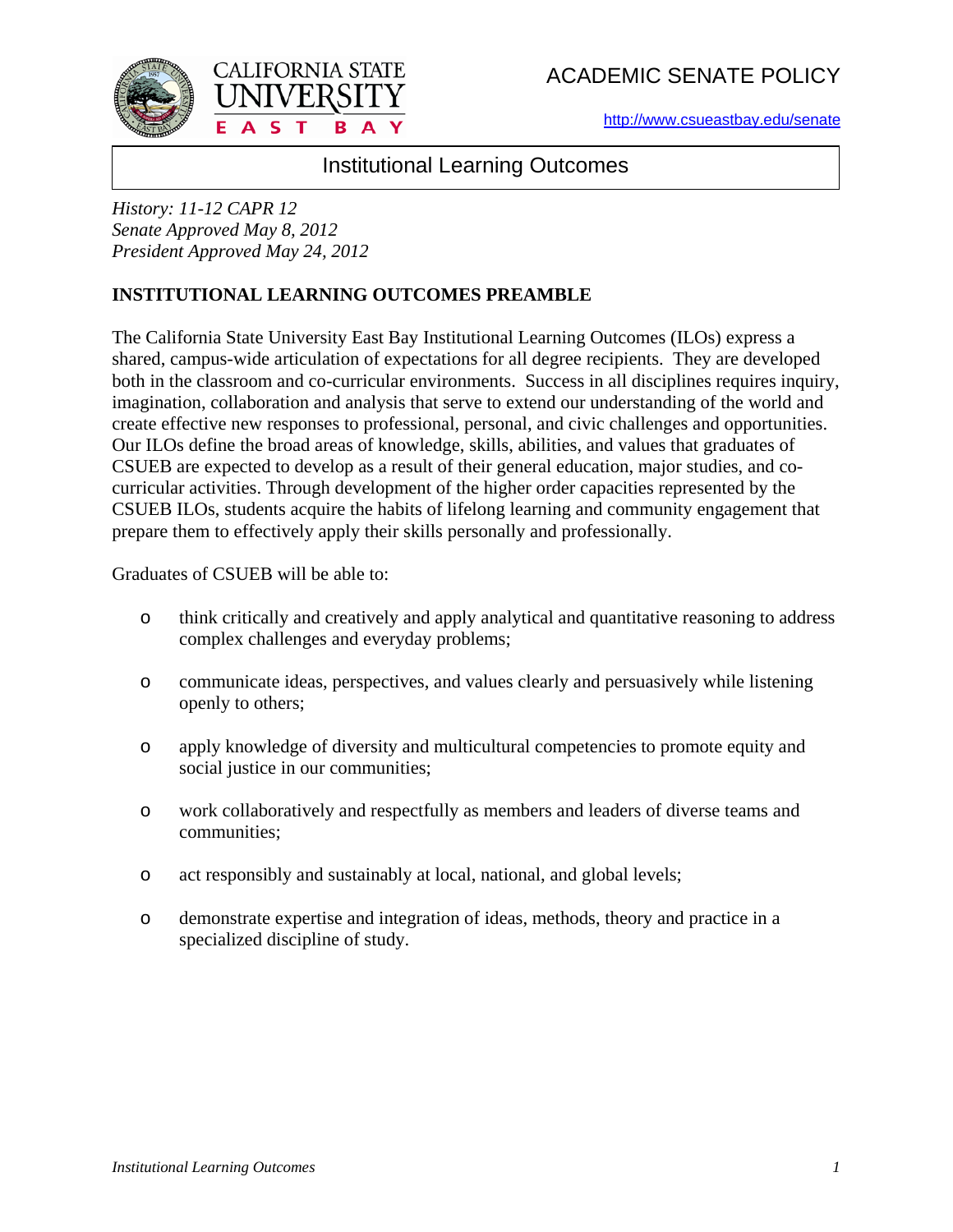### **THINKING AND REASONING**

### **Graduates of CSUEB will be able to think critically and creatively and apply analytical and quantitative reasoning to address complex challenges and everyday problems.**

Success in all disciplines requires creativity and skills in inquiry and analysis that expand the understanding of the world and generate solutions to professional, personal, and civic problems. Our graduates must be competent in identifying problems, accessing information, differentiating and evaluating theories and ideas, analyzing data, making reasoned decisions, and transforming ideas or solutions into new forms. Thus, critical thinking practices--creative, analytical, and quantitative--act synergistically to form the foundation for all of the other learning outcomes.

Thinking and reasoning competencies include:

- understanding the limits of one's own assumptions and knowledge and being open to changing one's mind in the face of new situations and evidence;
- stating and evaluating assumptions with awareness of personal biases and other's perspectives;
- recognizing, selecting, and evaluating the relevancy and validity of quantitative and qualitative evidence and information;
- synthesizing and applying ideas and information from multiple sources and disciplines;
- applying scientific reasoning and quantitative and statistical methods to interpret data, predict outcomes, and make decisions;
- clearly communicating the results, justifications, and supporting evidence for a line of reasoning;
- creating alternative visions, learning from failure, and transforming existing ideas to create new solutions.

## **COMMUNICATION**

### **Graduates of CSUEB will be able to communicate ideas, perspectives, and values clearly and persuasively while listening openly to others.**

Developing strong oral, written, and creative communication skills is an important learning outcome for our graduates because these skills are fundamental to active participation in a democratic society and to achievement in professional life after graduation. Communication implies an exchange between two or more people, so communication is about expressing one's own ideas, perspectives, and values as well as understanding the ideas, perspectives, and values of others.

Strong communication skills include:

- identifying the audience and purpose for a particular communication situation;
- representing knowledge orally, visually, and in writing;
- expressing ideas, perspectives and values clearly and coherently;
- supporting ideas, perspectives, and values with reasons and evidence;
- understanding other perspectives on a particular topic;
- locating, evaluating and using information appropriately;
- listening actively, empathetically, and respectfully;
- being open to new ideas and to changing perspectives when presented with new evidence;
- using various forms of communication and communication technologies.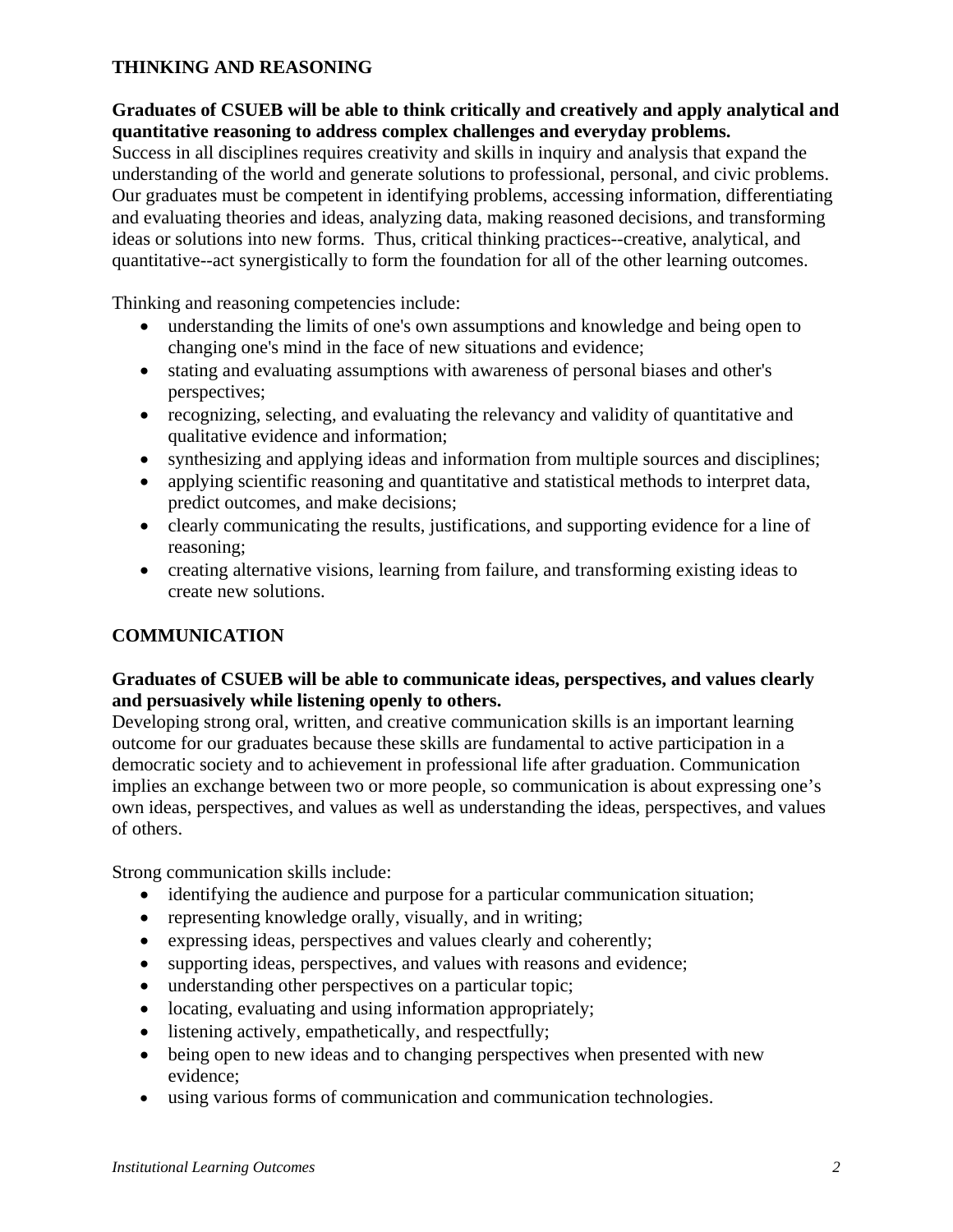### **DIVERSITY**

### **Graduates of CSUEB will be able to apply knowledge of diversity and multicultural competencies to promote equity and social justice in our communities.**

Our students come from and return to an increasingly diverse society; therefore, students need the knowledge, skills and dispositions to successfully contribute to the creation and maintenance of inclusive and just communities. Our graduates must be able to recognize and understand the rich and complex ways that group and individual differences and interactions impact self and society. They will develop the capacity to interact openly and respectfully with individuals across the full range of human diversity including race, ethnicity, religion, gender, sexual orientation, age and ability.

Competencies that address diversity and multiculturalism include:

- considering all cultures and groups as worthy of respect while understanding how their own and others' perspectives are shaped by their cultures and experiences;
- working in diverse groups effectively, respectfully, and with sensitivity;
- recognizing their own biases and stereotypes and seeing issues and actions from different perspectives than their own;
- identifying injustice and developing strategies and tactics for addressing injustice and inequality;
- developing their sense of global citizenship through appreciation of diverse experience and values as sources of enrichment in their own lives, their communities and their culture(s);
- building coalitions with those who are different from themselves.

### **COLLABORATION**

#### **Graduates of CSUEB will be able to work collaboratively and respectfully as members and leaders of diverse teams and communities.**

Working with others is an essential component of our university experience. Students work as teams on classroom assignments, on service learning projects, in student organizations, in campus service departments and elsewhere on campus. Collaborating with others, working in teams comprised of diverse members, and assuming leadership roles are essential in our workplaces and communities, so it is critical that our graduates master these skills. Collaboration, teamwork and leadership competencies include:

- understanding that effective collaboration involves an appreciation of the ways that cultural, gender and other differences can affect team dynamics;
- applying the key elements of teamwork and leadership, such as member roles and responsibilities and the fair allocation of work and rewards;
- collaborating within and leading diverse groups with patience, objectivity, respect, inclusivity, and equity;
- crafting consensus when presented with differing values, perspectives and priorities, and identifying, mitigating and resolving conflicts;
- sharing in decision-making, creative group brainstorming, active listening, and giving and receiving constructive feedback;
- being sensitive to and appreciative of the views of others, comfortable in diverse social and professional settings, and aware of their own perspectives and biases;
- understanding the implications of values and ethics for leadership, teamwork and collaboration.